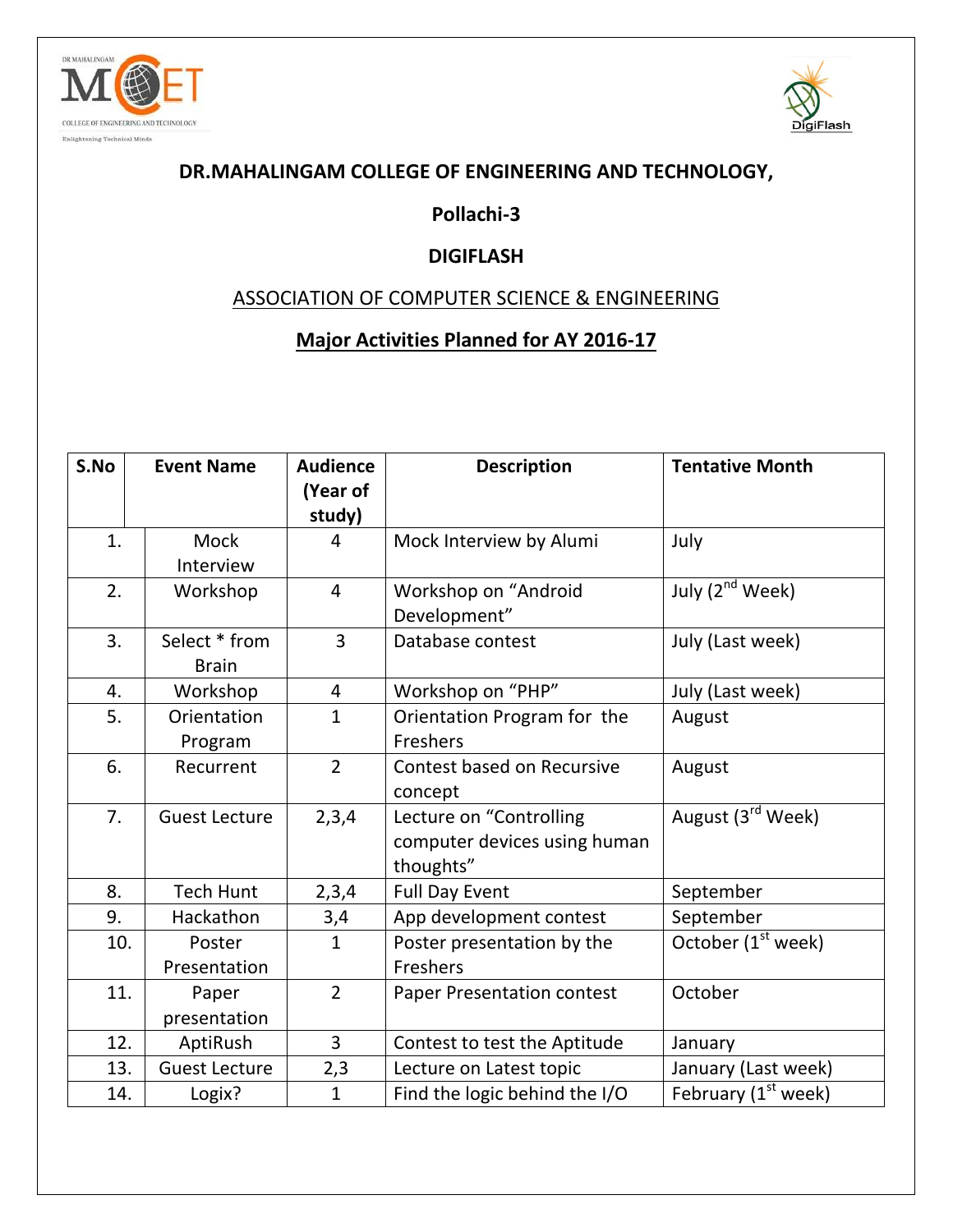| 15. | Workshop           | 4   | Workshop on "Python              | February $(1st$ week) |
|-----|--------------------|-----|----------------------------------|-----------------------|
|     |                    |     | Programming"                     |                       |
| 16. | OutReach           | 3   | Taking technologies to the       | February              |
|     |                    |     | needy                            |                       |
| 17. | <b>Tech Debate</b> | 2,3 | <b>Technical Debate</b>          | February              |
| 18. | Resume             | 3   | <b>Guidance from the Seniors</b> | February              |
|     | Preparation        |     |                                  |                       |
| 19. | Mock               | 3   | Mock Interview by Seniors        | February              |
|     | Interview          |     |                                  |                       |
| 20. | Coding             |     | C Coding Contest                 | March $(1st$ week)    |